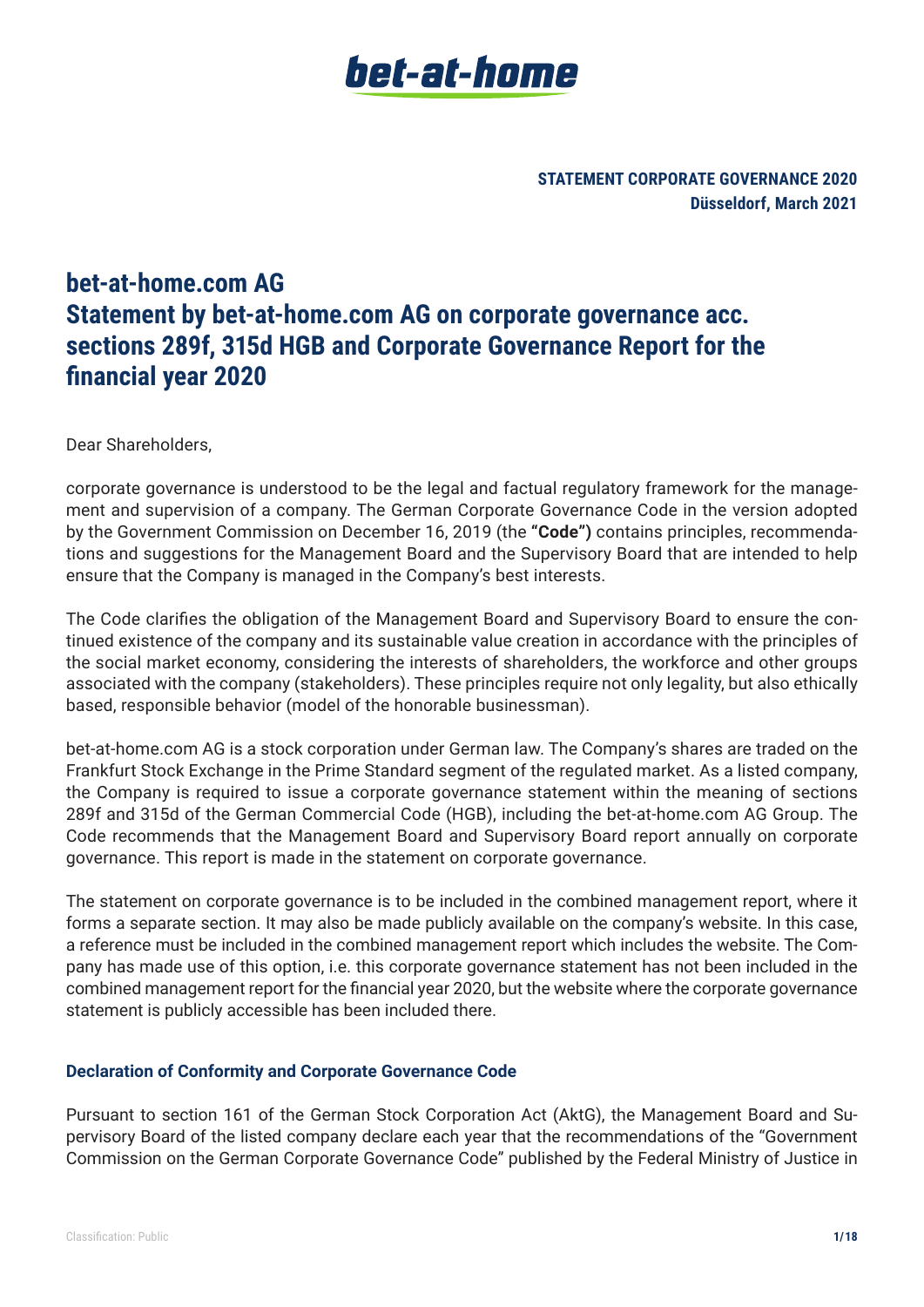

the official section of the Federal Gazette have been and are being complied with, or which recommendations have not been or are not being applied and why not (so-called "comply or explain" principle). This is the so-called **"declaration of conformity"**. According to section 3 (2) of the German Stock Corporation Act (AktG), listed companies are companies whose shares are admitted to a market that is regulated and supervised by state-recognized bodies, takes place regularly and is directly or indirectly accessible to the public. This applies to bet-at-home.com AG through the listing of its shares on the regulated market of the Frankfurt Stock Exchange.

#### **Corporate Governance Report / Statement on Corporate Governance**

The Code specifies contents of reporting on corporate governance that should be included in the corporate governance statement over and above the statutory requirements in sections 289f, 315d of the German Commercial Code (HGB), namely:

| Recommendation B.2 | The Supervisory Board, together with the Management Board, is responsible for<br>long-term succession planning; the procedure should be described in the corporate<br>governance statement.                                                                                                                                                                                                                                                                                                                                                                                                                                                                                                                                       |
|--------------------|-----------------------------------------------------------------------------------------------------------------------------------------------------------------------------------------------------------------------------------------------------------------------------------------------------------------------------------------------------------------------------------------------------------------------------------------------------------------------------------------------------------------------------------------------------------------------------------------------------------------------------------------------------------------------------------------------------------------------------------|
| Recommendation B.5 | An age limit should be set for members of the Management Board and specified in<br>the corporate governance declaration.                                                                                                                                                                                                                                                                                                                                                                                                                                                                                                                                                                                                          |
| Recommendation C.1 | The Supervisory Board should set specific goals for its composition and develop<br>a competence profile for the entire committee. The Supervisory Board should pay<br>attention to diversity. Proposals from the Supervisory Board to the Annual General<br>Meeting should take these goals into account and at the same time aim to fill out the<br>competence profile for the entire committee. The state of implementation should be<br>published in the corporate governance declaration. This is also intended to provide<br>information on the number of independent shareholder representatives that the share-<br>holder representatives on the Supervisory Board consider appropriate and the names<br>of these members. |
| Recommendation C.2 | An age limit should be set for members of the Supervisory Board and specified in the<br>corporate governance declaration.                                                                                                                                                                                                                                                                                                                                                                                                                                                                                                                                                                                                         |
| Recommendation C.8 | If one or more of the indicators mentioned in recommendation C.7 (indicators for the<br>assessment of the independence of the members of the Supervisory Board) are met<br>and the member of the Supervisory Board in question is nevertheless regarded as<br>independent, this should be justified in the declaration on corporate governance.                                                                                                                                                                                                                                                                                                                                                                                   |
| Recommendation D.2 | Depending on the specific circumstances of the company and the number of its<br>members, the Supervisory Board should form professionally qualified committees.<br>The respective committee members and the committee chair should be named in the<br>corporate governance declaration.                                                                                                                                                                                                                                                                                                                                                                                                                                           |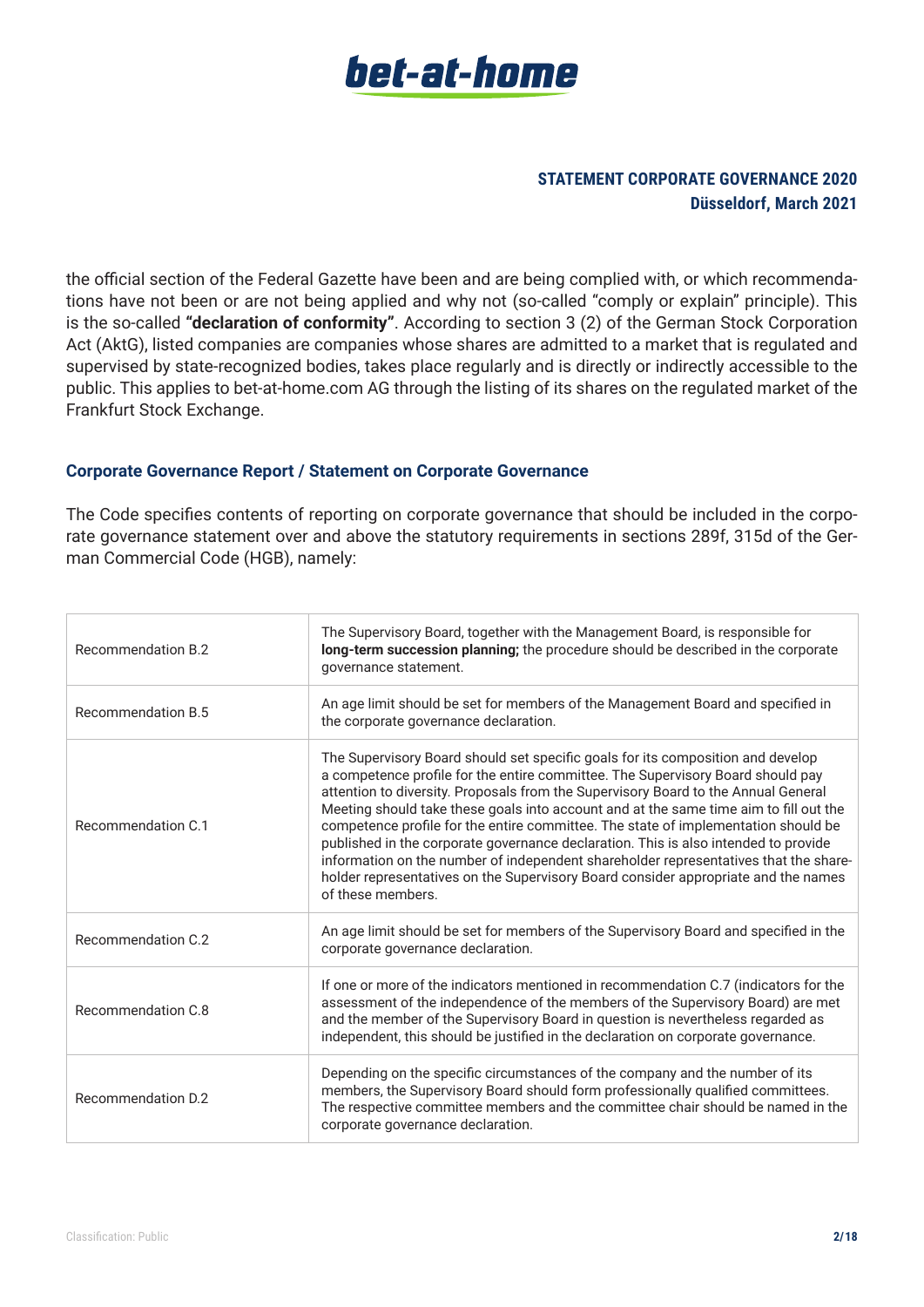

| Recommendation D.13 | The Supervisory Board should regularly assess how effectively the Supervisory Board<br>as a whole and its committees are performing their tasks. In the corporate gover-<br>nance declaration, the Supervisory Board should report whether and how a self-as-<br>sessment was carried out. |
|---------------------|--------------------------------------------------------------------------------------------------------------------------------------------------------------------------------------------------------------------------------------------------------------------------------------------|
| <b>Principle 22</b> | The Supervisory Board and Management Board report annually on corporate gover-<br>nance in the corporate governance declaration.                                                                                                                                                           |
| Recommendation F.4  | The Supervisory Board and Management Board of listed companies regulated by<br>special law should state in the corporate governance declaration, which recommenda-<br>tions of the code have not been applicable due to overriding legal provisions.                                       |

The Rules of Procedure of the Supervisory Board are published on the Company's website at https:// www.bet-at-home.ag/en/corporategovernance. The information on corporate governance practices is not published outside the corporate governance statement.

# **1. DECLARATION OF CONFORMITY IN ACCORDANCE WITH SECTION 161 AKTG**

In December 2020, the Management Board and Supervisory Board issued the following Declaration of Conformity:

 *The Management Board and the Supervisory Board of bet-at-home.com AG hereby declare, that the recommendations of the code based on the version of the code dated February 7, 2017 and the declaration of conformity from December 2019 have been complied with, apart from to the following deviations*

#### *Deductible for the D&O policy for the Supervisory Board (section 3.8)*

 *The company has a D&O policy without any deductible for the members of the Supervisory Board. In the view of the company, such a deductible is not necessary to ensure the motivation and sense of responsibility of the members of the Supervisory Board. A deductible could even run counter to the company's efforts to obtain people of excellence from within Germany and abroad for its Supervisory Board. The Supervisory Board was also expressly excluded (Section 116 AktG) from the new statutory measures on the deductible for members of the Supervisory Board in the Act on the Appropriateness of Management Board Compensation [VorstAG] (§ 116 AktG).*

#### *The Management Board must have a chairman (section 4.2.1)*

 *No chairman of the Management Board has been appointed. The Management Board and Supervisory Board are of the opinion that the two members of the Management Board have worked together efficiently and like good colleagues hitherto. No need has therefore been seen to appoint a chairman*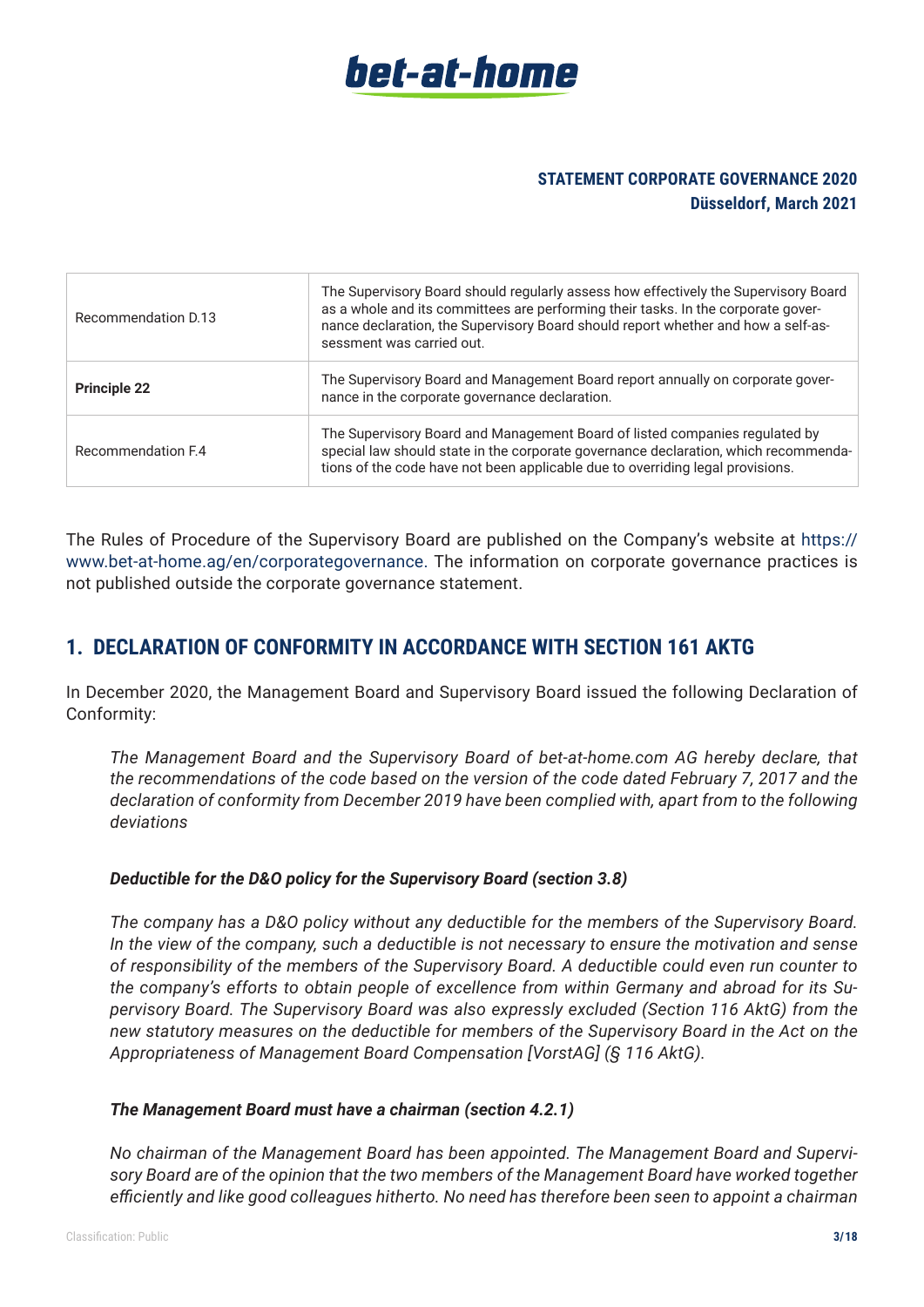

*thus far, especially since the Management Board presently consists of two people, for which the appointment of a chairman is not mandatory for organizational reasons either.*

#### *Committees (section 5.3)*

 *Under the Articles of Association, the company's Supervisory Board consists of three members. Given this size, it would appear neither necessary nor expedient to set up committees, as the imaginable tasks of committees could be performed just as effectively and competently by the entire Supervisory Board.*

#### *Composition of the Supervisory Board (section 5.4.1)*

*The Supervisory Board must set specific objectives for its composition. In accordance with the Code in the version of 7 February 2017, these objectives will now also include a regulated limit for the time spent serving by each member on the Supervisory Board. However, the determination of a regulated limit for the time spent serving by each member on the Supervisory Board appears to be not useful from today's perspective. A time limit specifying the maximum time spent by each member serving on the Supervisory Board cannot be properly determined in abstract terms. The Supervisory Board is of the opinion that it would make more sense to assess in each individual case if the time already spent by each member serving on the Supervisory Board could prevent the member from performing their future duties in a factual, proper and unbiased manner.*

#### *Components and disclosure of Supervisory Board compensation (section 5.4.6)*

 *Compensation of the members of the Supervisory Board includes the position of chairman but not that of deputy chairman. Nor does there appear to be a need to differentiate between a deputy chairman and ordinary members, as the participation of all members is required for resolutions in the Supervisory Board of three people, so that cases where the chairman is represented by the deputy rarely occur in practice.*

 *The Management Board and the Supervisory Board of bet-at-home.com AG also declare, that bet-at-home.com AG will comply with the recommendations of the Code in the version dated December 16, 2019 with the following exceptions (the following paragraphs are those of the Code in the version dated December 16, 2019):*

#### *Formation of committees of the Supervisory Board*

 *According to the articles of association, the company's Supervisory Board is composed of three members. With this size, the formation of committees does not appear necessary or sensible, since the conceivable tasks of committees can be performed just as effectively and competently by the entire Supervisory Board (D.2).*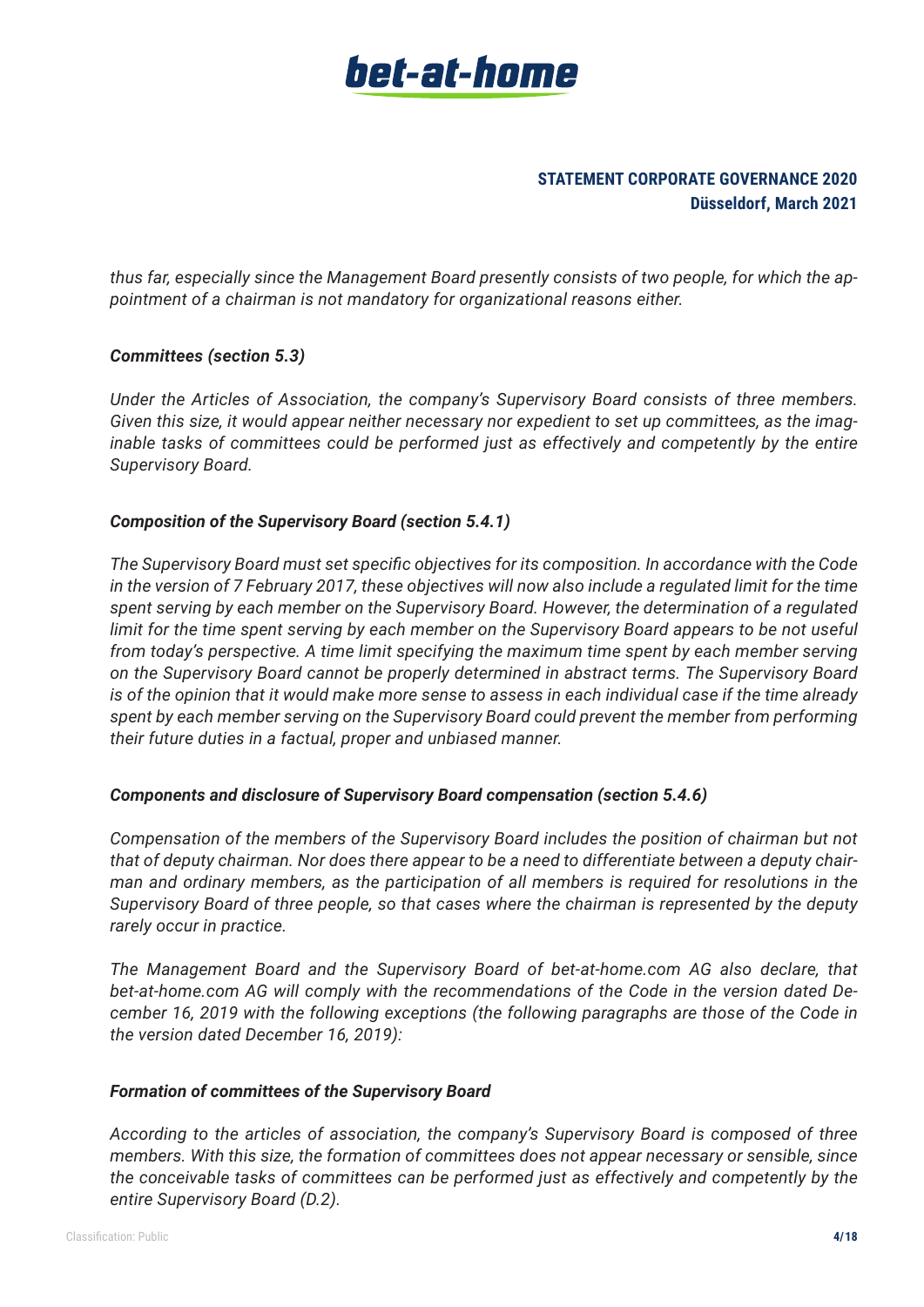

#### *Structure of the remuneration of the Management Board*

 *The contracts of the Management Board for the current mandate period were concluded in December 2018 and February 2019 and thus before the current version of the code came into force.*

 *The current contracts provide that the variable remuneration amounts are mainly based on the share price of bet-at-home.com AG. However, payments are not made after four years, but can be made annually after a total of three consecutive years (G.10 sentence 2).*

 *Against the background mentioned, the Management Board contracts currently do not provide for any discretionary elements in the context of variable remuneration within the meaning of recommendation G.11 sentence 1 and also no claw-back-clause within the meaning of G.11 sentence 2, as such discretionary elements are likely to be rejected by investors.*

#### *Structure of the remuneration of the Supervisory Board*

 *Compensation of the members of the Supervisory Board includes the position of chairman but not that of deputy chairman. Nor does there appear to be a need to differentiate between a deputy chairman and ordinary members, as the participation of all members is required for resolutions in the Supervisory Board of three people, so that cases where the chairman is represented by the deputy rarely occur in practice. (G.17).*

# **2. DISCLOSURES REQUIRED BY SECTIONS 289F, 315D HGB**

The Company is a stock corporation under German law. It is therefore subject in particular to the provisions of German stock corporation law and capital market regulations, as well as to the provisions of the Articles of Association and the Rules of Procedure for the Management Board and Supervisory Board. There is a two-tier management and supervisory structure consisting of the Management Board and the Supervisory Board. Both bodies are committed to the interests of the shareholders and the welfare of the Company. The Annual General Meeting is the third body of the Company. It serves to form the will of the shareholders.

# **2.1 MANAGEMENT BOARD**

The Management Board represents the Company externally. It conducts its business in accordance with the law, the Articles of Association and the Rules of Procedure for the Management Board and ensures appropriate risk management. The Management Board develops the strategic direction of the Company, agrees it with the Supervisory Board and ensures its implementation. The task of the Management Board is thus to create sustainable value on its own responsibility.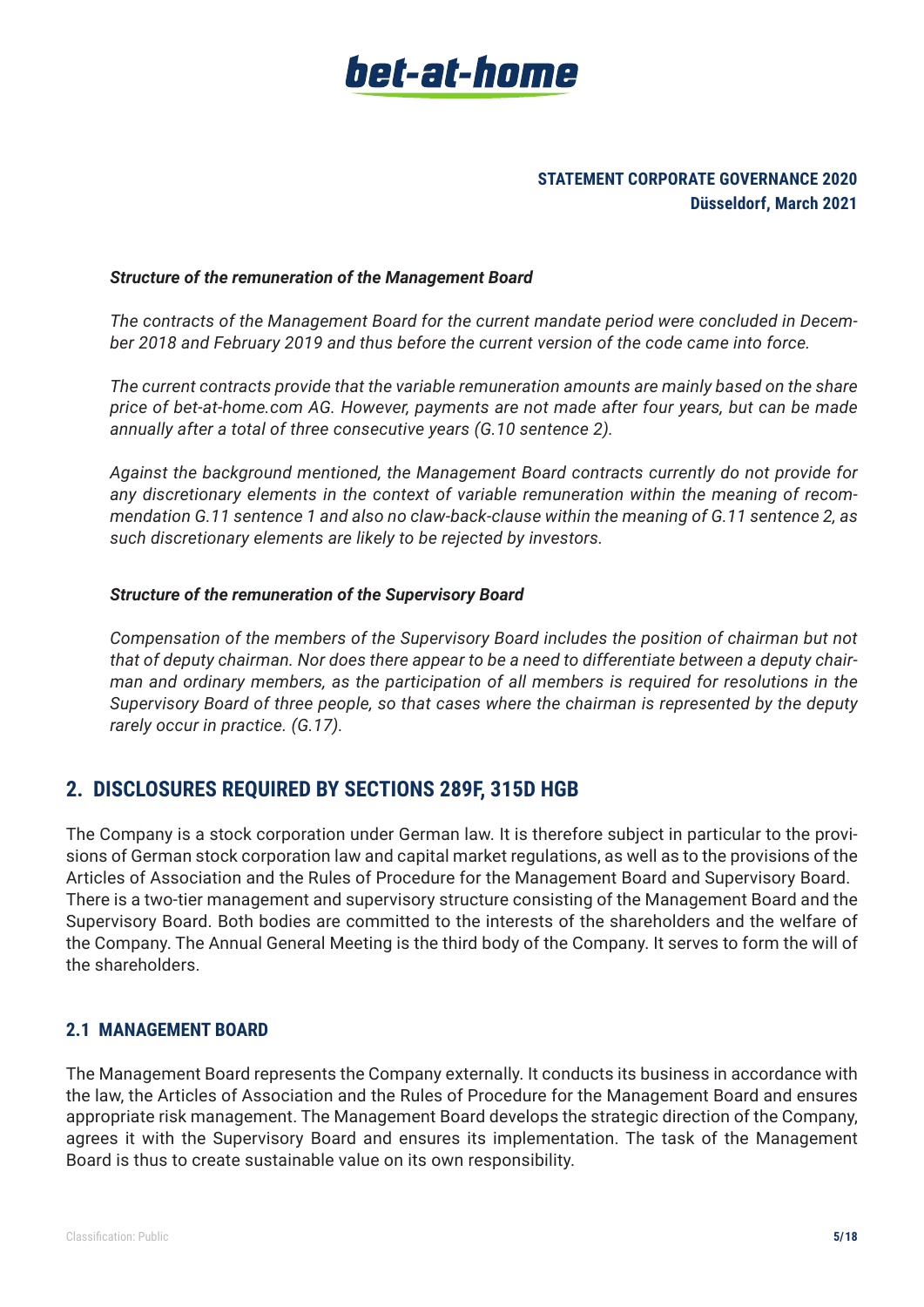

The Management Board of the Company currently consists of two members. The members of the Management Board are responsible for the areas of responsibility assigned to them, without prejudice to the overall responsibility of the two board members.

The Supervisory Board has issued rules of procedure for the Management Board. Measures and transactions of fundamental importance by the Management Board require the approval of the Supervisory Board in accordance with the Management Board's rules of procedure.

The Management Board reports regularly, promptly and comprehensively to the Supervisory Board on all material aspects of business development, significant business transactions and the current earnings situation, including the risk situation and risk management. Deviations in the course of business from plans and targets are explained and justified to the Supervisory Board and discussed with it. In addition, the Management Board reports regularly on compliance, i.e. the measures taken to comply with legal requirements and internal company policies for which the Management Board is responsible.

The Supervisory Board appoints the members of the Management Board for a maximum of five years. A repeated appointment or extension of the term of office, in each case for a maximum of five years, is permissible. It requires a new Supervisory Board resolution, which can be adopted at the earliest one year before the expiry of the previous term of office.

The Supervisory Board has set an age limit for the Management Board. Accordingly, no person may be a member of the Management Board who has reached the age of 67.

The Supervisory Board concludes the Management Board service contracts with the board members. When determining the total compensation of individual members of the Management Board (salary, profit sharing, expense allowances, insurance compensation, commissions, incentive-based compensation commitments such as stock options and fringe benefits of all kinds), the Supervisory Board shall ensure that these are commensurate with the duties and performance of the board member and the situation of the Company and do not exceed the customary level of compensation without special justification. In the case of listed companies, the compensation structure shall be geared to the sustainable and long-term development of the Company. Variable compensation components shall therefore have a multi-year assessment basis; the Supervisory Board shall agree on a cap for extraordinary developments.

The Act Implementing the Second Shareholders' Rights Directive (ARUG II) enacted a new section 87a of the German Stock Corporation Act (AktG). Accordingly, the Supervisory Board of the listed company shall adopt a clear and comprehensible system for the compensation of Management Board members. According to the also newly inserted section 120a AktG, the Annual General Meeting of the listed company will in future resolve on the approval of the compensation system for the members of the Management Board presented by the Supervisory Board whenever there is a significant change to the compensation system, but at least every four years.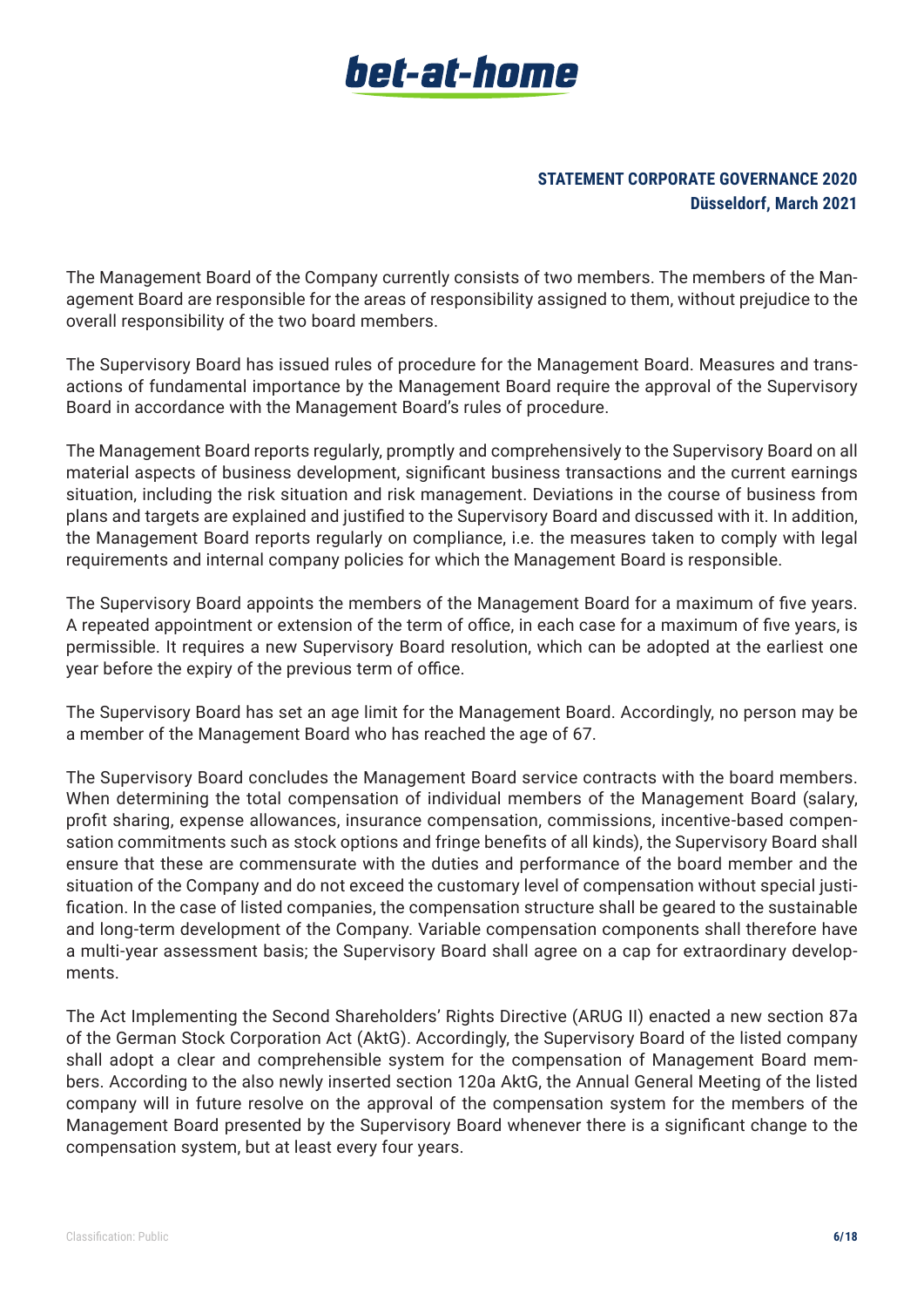# **STATEMENT CORPORATE GOVERNANCE 2020 Düsseldorf, March 2021**

In accordance with the statutory provisions, the system for the compensation of Management Board members adopted in accordance with section 87a of the German Stock Corporation Act (AktG) will be presented to the Annual General Meeting in 2021.

The resolution and the compensation system shall be published without delay on the Company's website and kept publicly accessible free of charge for the duration of the validity of the compensation system, but for at least ten years.

Pursuant to section 120a (4) AktG, the Annual General Meeting of the listed company shall also resolve on the approval of the compensation report for the previous financial year prepared and audited in accordance with section 162 AktG, unless the resolution can be dispensed with pursuant to section 120a (5) AktG. A corresponding resolution would be adopted for the first time by the Annual General Meeting of the Company in 2022. The compensation report and the report on the audit of this report shall be made publicly available free of charge on the Company's website for ten years from the date specified in section 162 (4) AktG. The compensation report on the last financial year and the auditor's report pursuant to section 162 AktG and the applicable compensation system pursuant to section 87a AktG will be made available on the Company's website at https://www.bet-at-home.ag/en/corporategovernance. The auditor's report pursuant to section 162 AktG and the applicable compensation system pursuant to section 87a AktG will also be made available on the Company's website. The other aforementioned documents to be published relating to compensation will also be available there.

# **2.2 SUPERVISORY BOARD**

In accordance with sections 95, 96 (1), 101 (1) AktG in conjunction with section 10 (1) of the Articles of Association, the Supervisory Board of the Company is composed of three members, all of whom are elected by the Annual General Meeting. Pursuant to Art. 10 par. 2 of the Articles of Association, Supervisory Board members are elected as determined by the Annual General Meeting for a maximum period up to the end of the Annual General Meeting which resolves on the ratification of the acts of the Supervisory Board for the fourth fiscal year after the beginning of the term of office. The fiscal year in which the term of office begins is not included. The Supervisory Board advises the Management Board on the management of the Company. It monitors its activities. The Supervisory Board appoints and dismisses the members of the Management Board, resolves the compensation system for the members of the Management Board and agrees their respective compensation.

The Supervisory Board is involved in all decisions that are of fundamental importance to the Company. The Supervisory Board may make certain transactions subject to its approval. The Supervisory Board's main duties also include proposing candidates for election to the Supervisory Board and for the appointment of the auditor. The Management Board has no right of nomination in this respect.

The principles of cooperation of the Supervisory Board are set out in the rules of procedure of the Supervisory Board.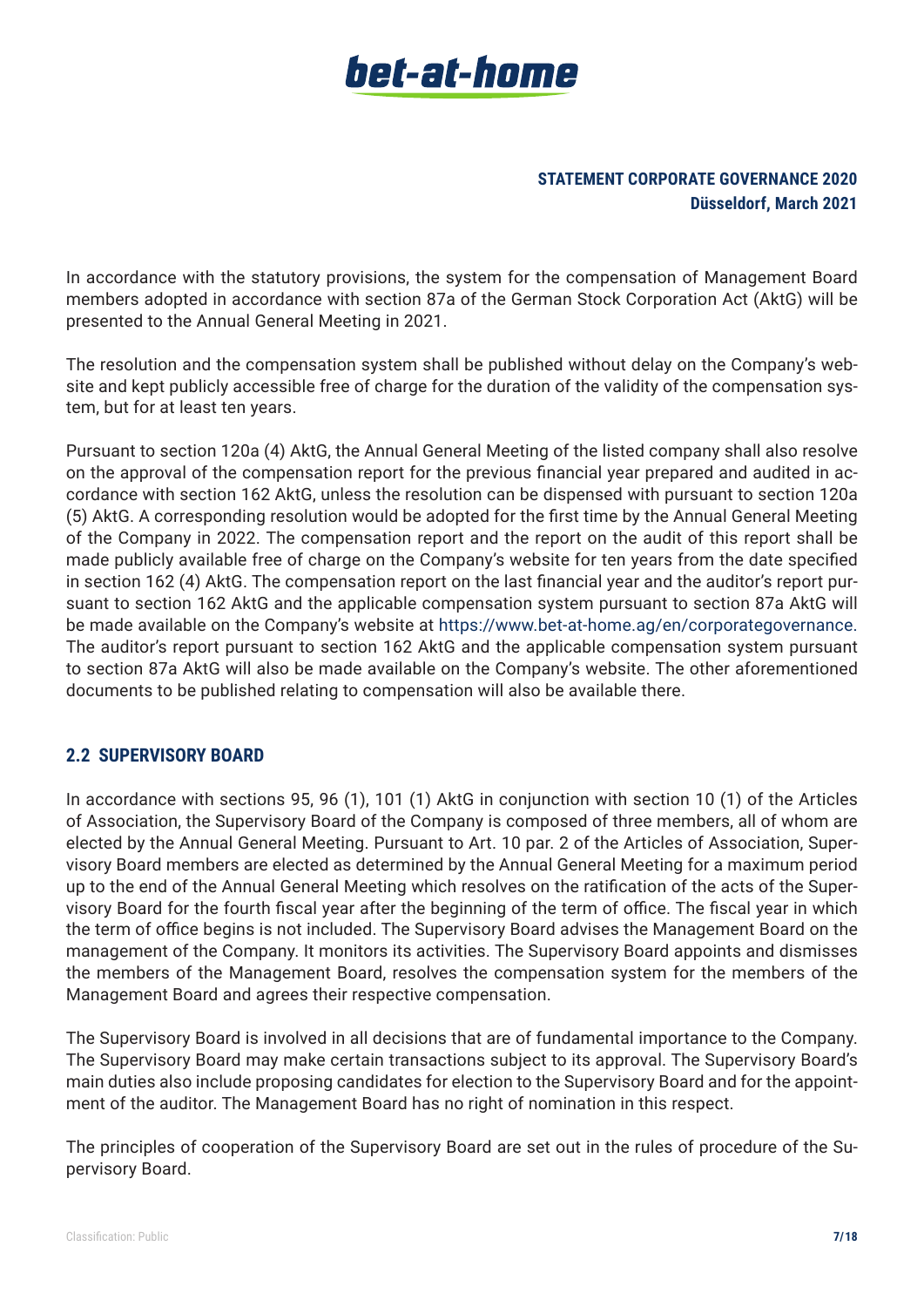# **STATEMENT CORPORATE GOVERNANCE 2020 Düsseldorf, March 2021**

The Supervisory Board has set an age limit for the Supervisory Board such that, after which an election to the Supervisory Board should no longer take place if the statutory retirement age has been reached at the time of the election.

At present, the Supervisory Board has not formed any committees. Due to the number of members, the Supervisory Board is of the opinion that the establishment of committees would not be expedient. The Supervisory Board also does not consider an expansion of its membership to be necessary at present.

The members of the Supervisory Board may be granted compensation for their activities. The compensation may be set in the Articles of Association or approved by the Annual General Meeting. It shall be in reasonable proportion to the duties of the Supervisory Board members and the situation of the Company. In the case of listed companies, a resolution on the compensation of the Supervisory Board members must be adopted at least every four years in accordance with § 113 AktG, which was also amended by ARUG II.

In accordance with the statutory provisions, a corresponding resolution proposal will be submitted to the Annual General Meeting in 2021.

The applicable compensation system for the Supervisory Board pursuant to section 113 AktG will be made available on the Company's website at https://www.bet-at-home.ag/en/corporategovernance.

The Supervisory Board regularly discusses the efficiency of its work as part of a self-assessment. Due to the fact that the Supervisory Board has only three members, the Supervisory Board has so far refrained from consulting an external consultant for a self-assessment. A self-assessment was last carried out in the first quarter of 2021. On the basis of a catalog of questions, the Chairman of the Supervisory Board evaluated whether there was cause to change the way the Supervisory Board works and what measures should be taken to this end.

# **2.3 ANNUAL GENERAL MEETING**

The shareholders exercise their rights at the Annual General Meeting. In particular, they exercise their voting rights there. The Annual General Meeting is held annually within the first eight months of each fiscal year, although special arrangements also apply for 2021 due to the COVID 19 pandemic. The agenda for the Annual General Meeting, including the reports and documents required for the Annual General Meeting, is also published on the Company's website. To facilitate the personal exercise of their rights, the Company provides shareholders with a proxy for Annual General Meetings who is bound by instructions. In the notice convening the Annual General Meeting or in the notices to shareholders, it is explained how voting instructions can be issued in the run-up to the Annual General Meeting.

In the cases expressly stipulated in the law and the articles of association, the general meeting decides, in particular, on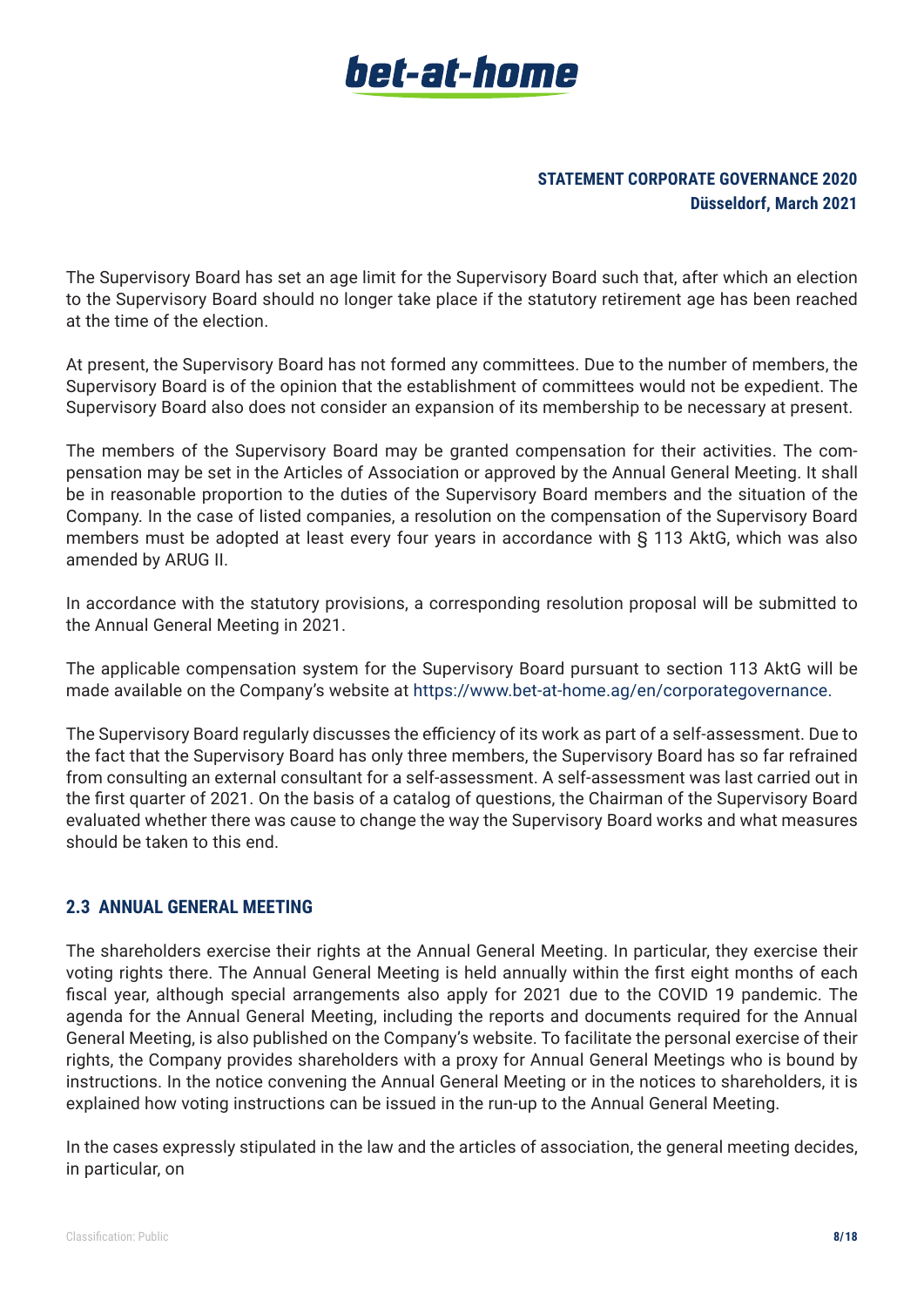

- the appointment of the members of the supervisory board, insofar as they are not to be sent to the supervisory board or to be elected as members of the supervisory board of employees in accordance with the Co-Determination Act, the Co-Determination Supplement Act, the Third Participation Act or the Act on Employee Participation in a Cross-Border Merger;
- the use of retained earnings
- the remuneration system and remuneration report for members of the Management Board and the Supervisory Board of the listed company;
- the discharge of the members of the Management Board and the Supervisory Board;
- the appointment of the auditor;
- amendments to the articles of association;
- capital raising and capital reduction measures;
- the appointment of auditors to check processes during the establishment or the management;
- the liquidation of the company.

The Annual General Meeting may only decide on management issues if the Management Board requests so.

#### **2.4 DISCLOSURES ON CORPORATE GOVERNANCE PRACTISES**

In the focus of the management culture of the company and its subsidiaries are values that are anchored in statutory regulations as well as internal guidelines and organizational directives. Of particular importance are concepts that, on the one hand, take account of the interests of making profit. On the other hand, serious and comprehensive customer protection, in particular the protection of minors and prevention, are of paramount importance.

On this basis, there is a shared understanding among management and employees to combine sustainable growth with economic success, while at the same time taking effective measures to prevent negative impacts from the services offered.

In order to achieve this goal, every employee should be aware of these requirements and be able and allowed to take responsibility for them. Personal responsibility and initiative require knowledge of the strategic direction of the company. Corporate management therefore regularly informs employees about corporate goals, current business developments and the market and competitive environment. In addition, clearly defined corporate structures, areas of responsibility and processes form an essential basis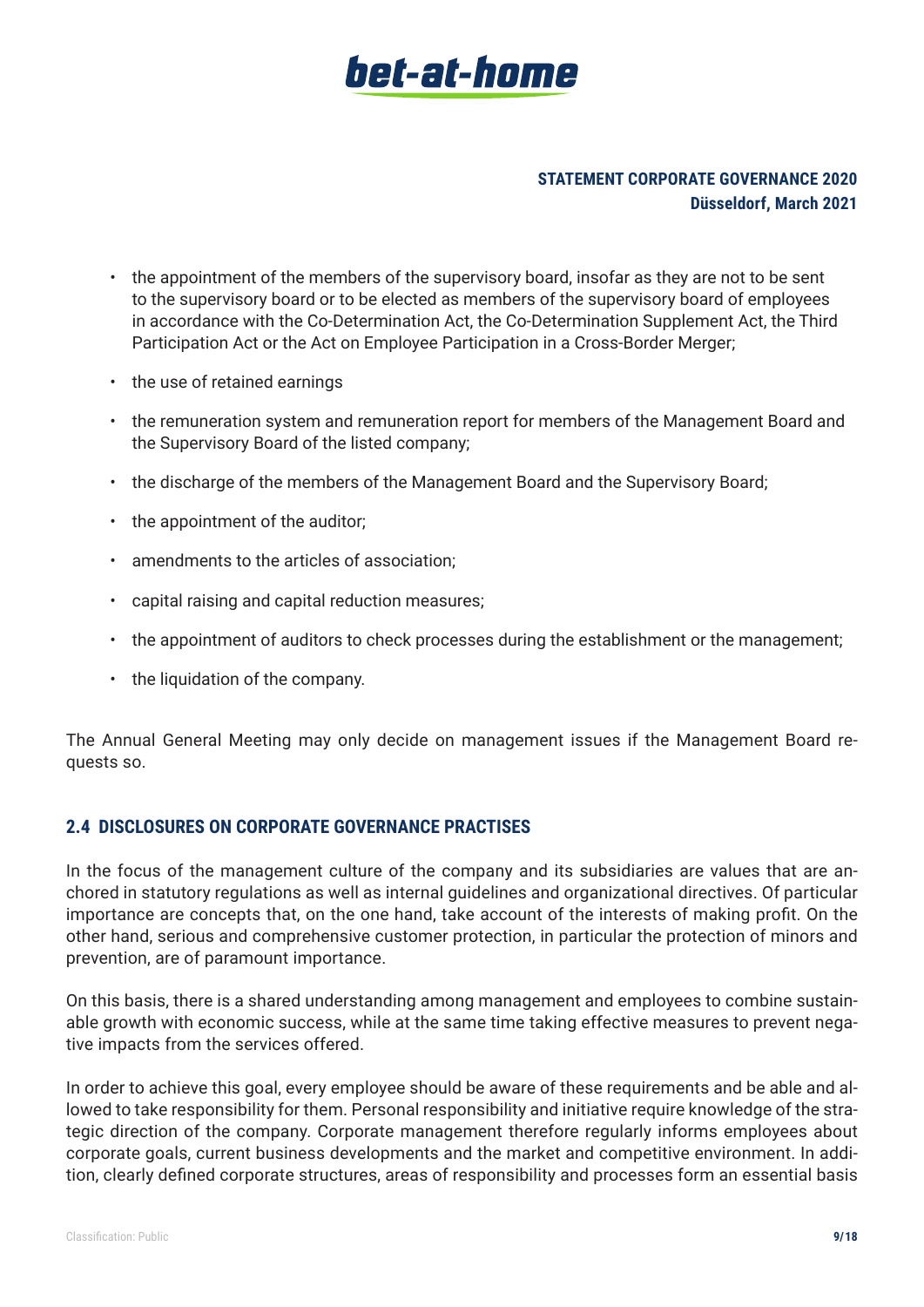

for efficient corporate management and cooperation. In conjunction with defined processes that are subject to continuous optimization, this structure enables management processes to be aligned with corporate objectives and the achievement of objectives to be monitored on a regular basis.

Particular importance is attached to the motivation and appreciation of the company's employees. After all, outstanding commitment, high productivity and efficiency can only be achieved in a working environment that is perceived as positive and with a high level of identification with the company and its goals.

# **2.5 SUSTAINABILITY**

As part of ensuring sustainability in our corporate development, we regularly review our positioning with regard to environmental, social and governance ("ESG").

As a provider of pure online entertainment, we are not involved in the procurement of industrial raw materials or preliminary and finished products. However, environmental issues arise in the procurement of our production resources, namely our IT infrastructure. Here, we use manufacturers or suppliers who, for their part, are committed to high ESG standards as far as we are aware. All bet-at-home.com AG Group sites are located in Europe. In this respect, the corresponding environmental protection and employment standards apply at all bet-at-home.com AG Group locations. Equal treatment of our employees regardless of origin, gender, religion or ideology, disability, age or sexual orientation is part of our corporate culture and is expressed, among other things, in the fact that employees from a variety of different nations work together successfully and cooperatively in the bet-at-home.com AG Group. We take our social responsibility into account on the supply side through extensive customer protection measures. The protection of minors and the prevention of gambling addiction are of particular importance. In the area of sports betting, we have implemented mechanisms designed to safeguard the integrity of the sport. Our governance structures are also designed in particular to help prevent corruption and bribery as well as money laundering, and to ensure data protection and compliance with regulatory requirements.

As implementing the Second Shareholders' Rights Directive, the legislator stipulated, that the compensation structure for members of the Management Board must be geared to the sustainable and longterm development of the Company (section 87 AktG). To ensure that the sustainability concept is also considered in this respect, the compensation arrangements to be made must provide that assessment factors for variable compensation components, include financial and non-financial performance criteria, including criteria such as integrity, employee satisfaction and diversity, as well as sustainability/environmental social governance (ESG) aspects.

# **2.6 COMPLIANCE**

The Management Board is responsible for ensuring compliance with legal provisions and internal company guidelines and works towards their observance by the Group companies. The bet-at-home.com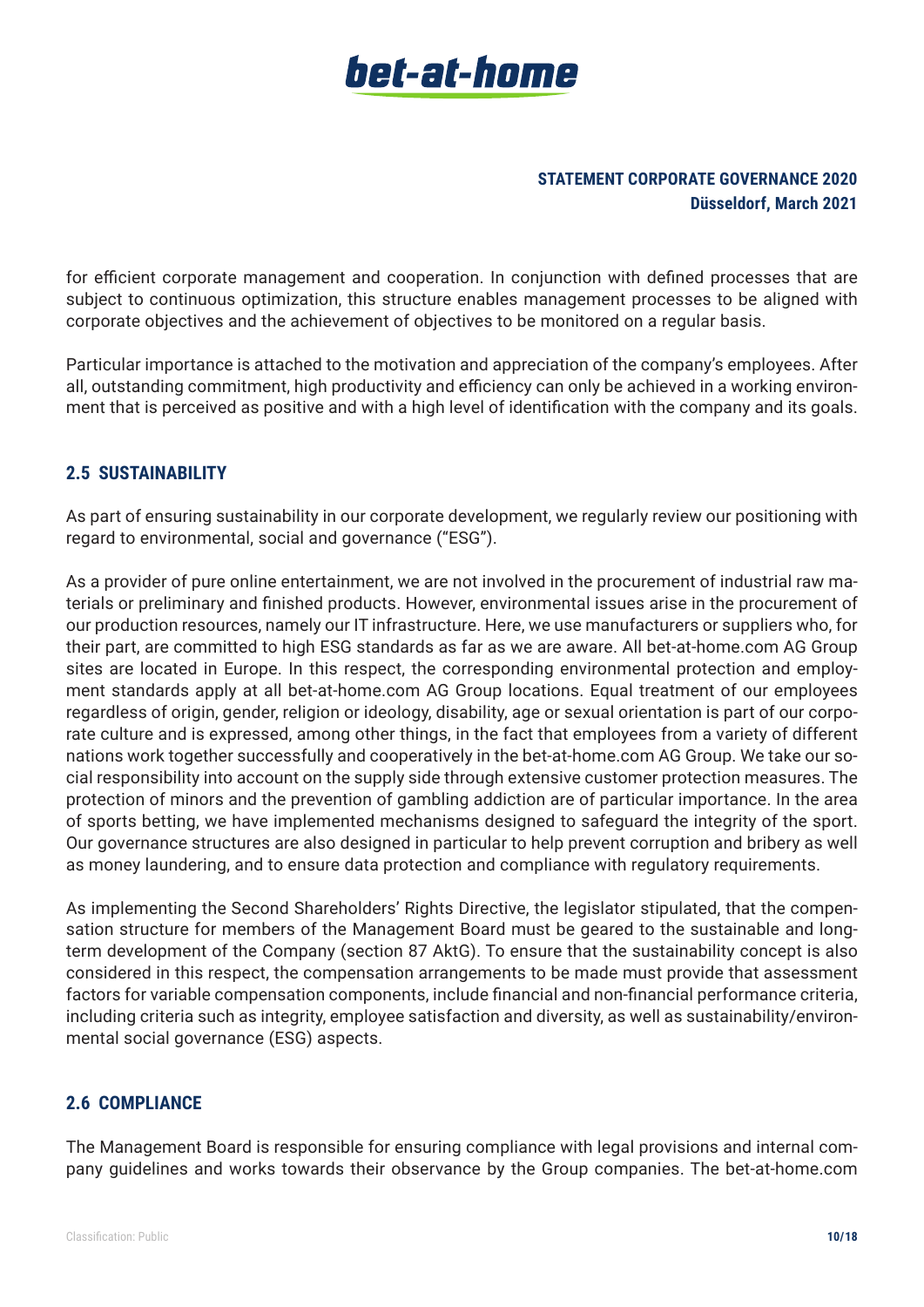

AG Group's business activities must comply with the legal systems of various countries. This applies in particular due to the different legislative conditions for online sports betting and online gaming, embedded in the freedom of goods and services guaranteed by European law.

Where state licensing procedures are possible within a framework that complies with European law, the Group endeavors to obtain licenses and to meet the necessary requirements on a permanent basis. In addition, the bet-at-home.com AG Group pays any levies and taxes on betting and gaming, including in countries that wish to maintain state betting and gaming monopolies and therefore restrict private providers.

We expect our employees to act in a legally and ethically impeccable manner in their day-to-day business activities. After all, especially as a provider of betting and gaming, the highest level of integrity is essential in our highly regulated markets in order to justify the trust of authorities and, above all, of our customers.

Employees are familiarized with the relevant codes of conduct as well as legal and regulatory rules in training sessions with the involvement of the responsible compliance officers. Our employees have the opportunity and are encouraged – if requested, also protected – to provide information on any legal violations in the companies of the bet-at-home.com AG Group.

Against the backdrop of the stock market listing of bet-at-home.com AG's shares, safeguarding market integrity is a key component of our compliance structure. This includes processes for identifying insider information throughout the Group and dealing with it in a legally compliant manner, as well as informing our employees of their duties and obligations in this context.

# **2.7 ACCOUNTING**

The consolidated financial statements of bet-at-home.com AG are prepared in accordance with the International Accounting Standards (IAS) and International Financial Reporting Standards (IFRS), by taking account of the interpretations of the Standing Interpretations Committee (SIC) and the International Financial Reporting Interpretations Committee (IFRIC).

The separate financial statement for the AG is prepared in accordance with the provisions of the German Commercial Code.

Financial reports and interim financial reports (e.g. half-year reports) are published within the statutory deadlines and in accordance with the regulations for the Prime Standard segment of the Frankfurt Stock Exchange.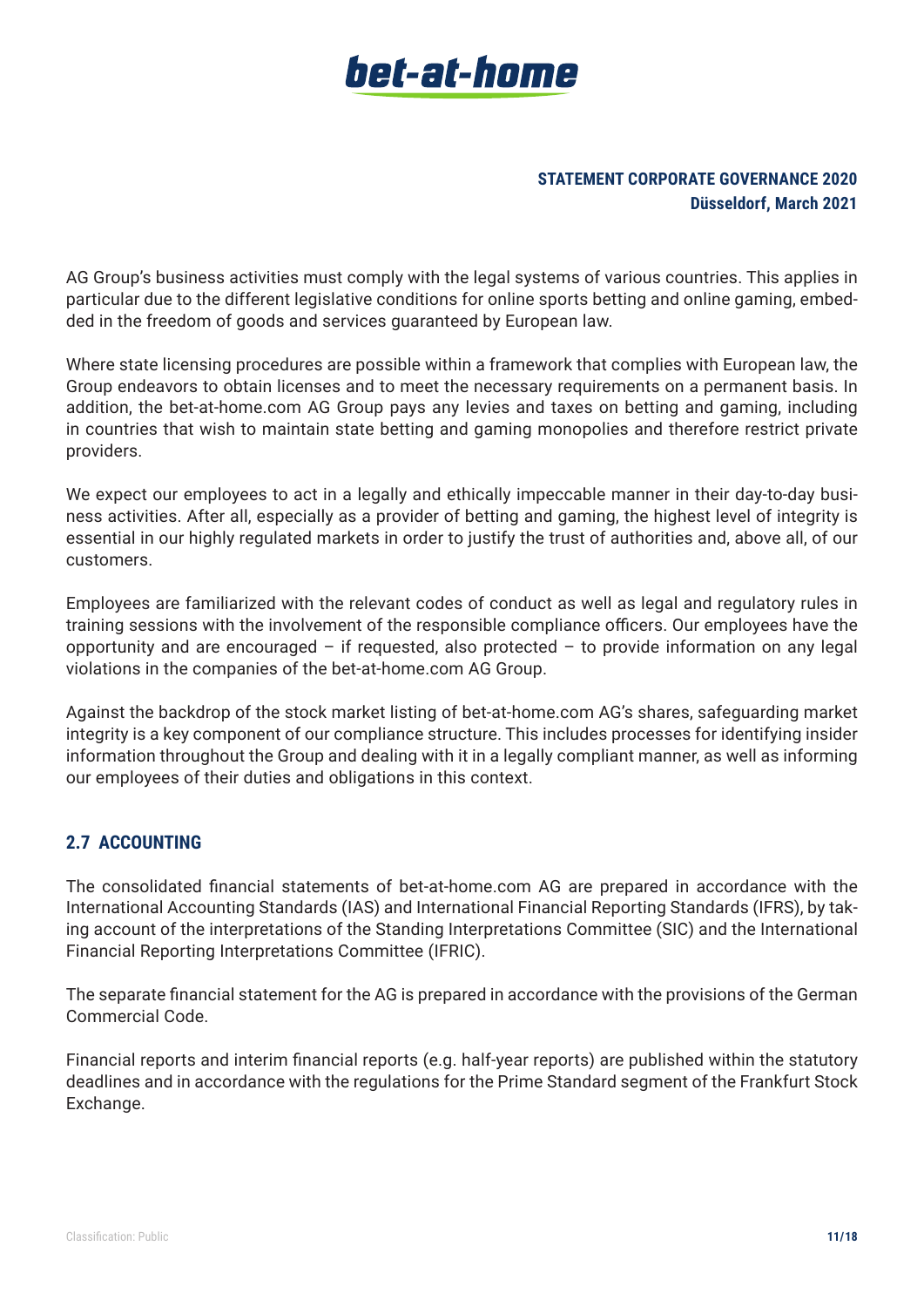

#### **2.8 TRANSPARENCY**

Our shareholders are informed, in particular, in the annual report and by the publication of important information as well as current corporate news on significant events within the company and the Group. Dealing with substantial information refers in particular to Regulation (EU) No 596/2014 (Market Abuse Regulation) for the publication of insider information, lists of insiders and transactions of executives (Directors' Dealings).

#### **2.9 EQUAL PARTICIPATION OF MEN AND WOMEN**

The Act for the equal participation of women and men in leadership positions in the private sector and the public sector applies since 1 May 2015. section 111 (5) AktG states that the Supervisory Boards of companies that are listed or subject to co-determination must specify the target percentages of women on the Supervisory Board and Management Board. In section 76 (4) AktG, the Management Boards of companies that are listed or subject to co-determination must specify the target percentages of women on both executive levels below the Management Board. At the same time, deadlines to attain these objectives shall be defined. These periods of time should not exceed five years.

#### **Female representation on the Management Board**

The target for the proportion of women in the Management Board was set at 0.00% in 2017. The deadline for reaching the target size was 31.12.2018. The contracts of the members of the Management Board were subsequently extended and are valid at least until 31.12.2021. Currently, as in 2017, two members of the Management Board are appointed. The board does not include a woman. Achieving a fixed target of > 0.00% by 31.12.2021 would require board members to retire prematurely and instead at least one woman be appointed, or that the board of directors be enlarged and the additional position(s) would be filled by women. At the moment, we are not striving for either, as there is a sufficient, well-rehearsed, experienced and successful management with the current members of the Management Board. Therefore, the Supervisory Board again set the target for the proportion of women in the Management Board at 0.00%. The deadline for reaching the target size was 31.12.2021. A target of 0.00% is permissible if a board is only filled by men whose employment contracts run longer than the deadline for reaching the target size. Currently the target size is reached.

#### **Female representation on the Supervisory Board**

The target percentage of women on the Supervisory Board was defined as one-third. The deadline for the achievement of this objective is 30 June 2022. At the moment the target is achieved.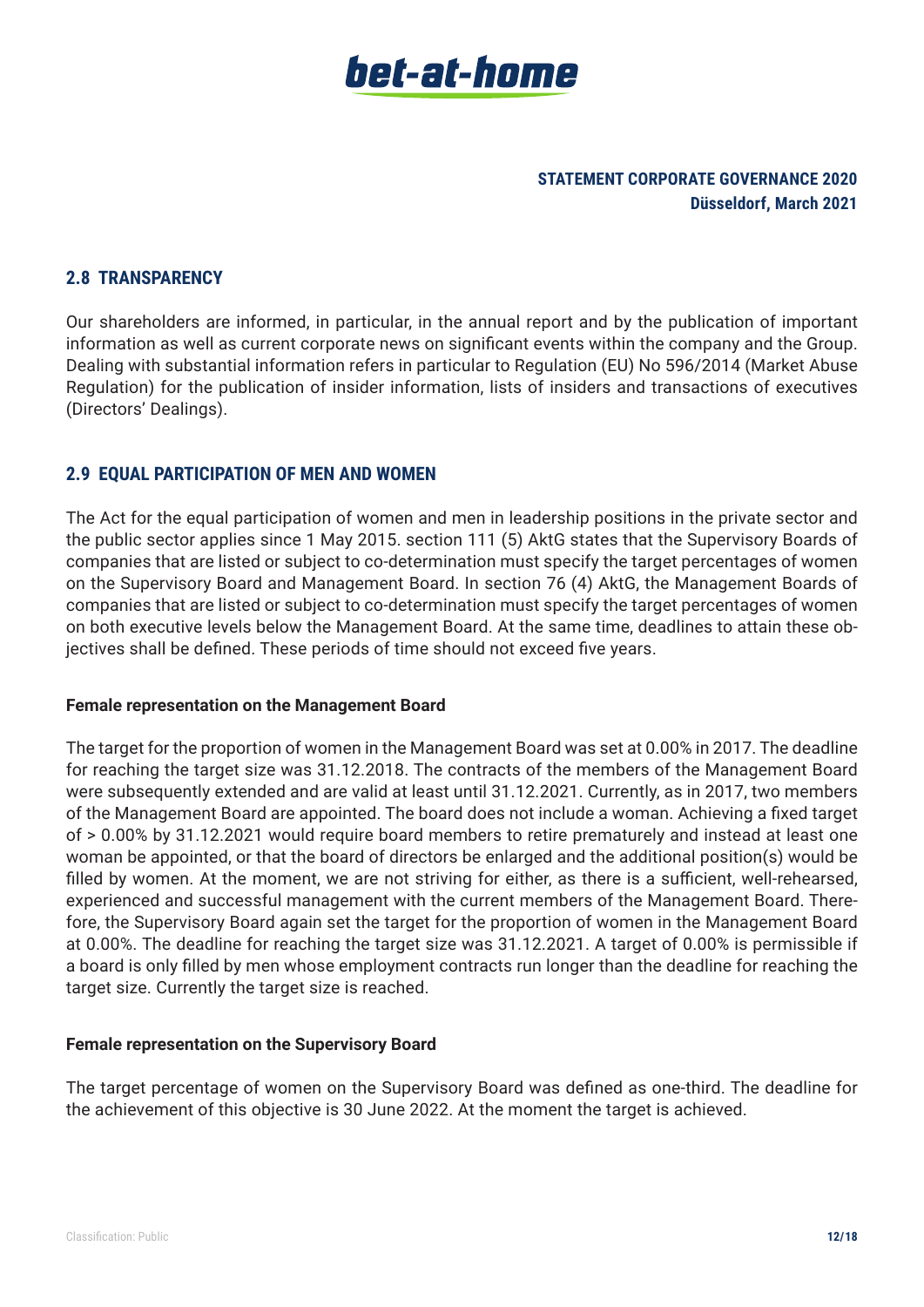

#### **Female representation on both executive levels below the Management Board**

At the moment, the company has no management levels within the meaning of section 76 (4) AktG. If the evaluation of the status quo shows that there are no (two) management levels below the Management Board, section 76 (4) AktG shall be restricted according to current legal assessment. Thereupon, targets will be defined only for existing management levels. In case of missing management levels below the Management Board (e.g. holding companies as the bet-at-home.com AG) there are no obligations in this regard according to current legal assessment. Due to the absence of two management levels below the Management Board no target percentage for women pursuant to 76 (4) AktG was defined. A deadline for the achievement of this target was not defined as well. As soon as a management level below the Management Board is implemented, a target percentage for women pursuant to 76 (4) AktG will be defined. Notwithstanding the above, an evaluation of the situation will take place on 30 June 2022 at the latest.

# **3. DIVERSITY**

#### **3.1 SUPERVISORY BOARD**

#### **3.1.1 Objectives in the composition of the Supervisory Board**

The Supervisory Board of the company shall consist of three members to be elected by the shareholders. The Supervisory Board shall specify concrete objectives for its composition and develop a competence profile for the entire body. In doing so, the Supervisory Board shall pay attention to diversity. Proposals of the Supervisory Board to the Annual General Meeting shall take these objectives into account and at the same time aim to fulfill the competence profile for the entire body. The status of implementation shall be published in the corporate governance declaration. This shall also provide information on the number of independent shareholder representatives on the Supervisory Board, as deemed appropriate by the shareholder representatives, and the names of these members. Diversity includes aspects such as age, gender, educational or professional background.

The Supervisory Board is of the opinion that, in addition to a balanced professional qualification, there should always be an appropriate level of internationality and representation of women on the Supervisory Board. The composition of the Supervisory Board should therefore consider the fact that bet-at-home. com AG's business is innovative and international, and that it uses modern communication channels on the internet to provide its services.

However, diversity does not mean that individuals are proposed as candidates for the Supervisory Board solely because he or she possesses a certain personal characteristic, so that mandatory quota requirements are not imposed.

In the case of companies within the meaning of section 264d HGB, the provisions of section 100 (5) AktG require at least one member of the Supervisory Board to have expertise in the fields of accounting or auditing.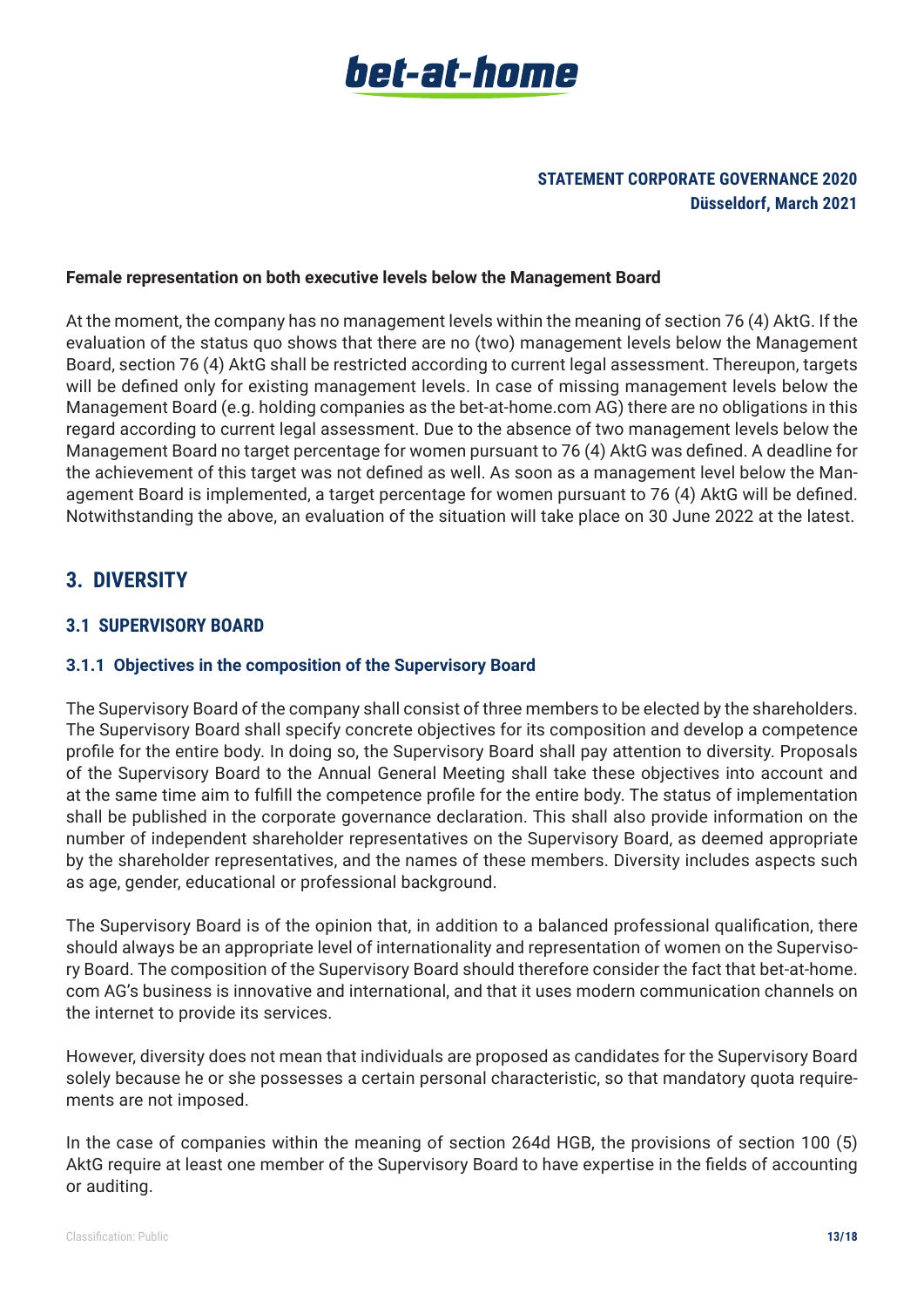# **STATEMENT CORPORATE GOVERNANCE 2020 Düsseldorf, March 2021**

On 12 March 2015, the Supervisory Board set the following objectives regarding its composition:

- to consider the international activity of the company and its subsidiaries
- to consider professional/technical expertise and industry knowledge, especially in relation to online betting and gambling
- expertise in accounting or auditing
- at least one independent member within the meaning of the current recommendations of the Code
- prevention of conflicts of interest
- availability and commitment
- maximum of three supervisory board positions in non-group companies
- to consider the age limits defined in the rules of procedure of the Supervisory Board
- a one-third ratio of women

The competence profile of the Supervisory Board comprises general knowledge of the industry and markets, an understanding of the business model and basic knowledge of the (legal) framework, fundamental knowledge of compliance, finance and accounting, and of course the ability to understand and critically review reports and submissions by the Management Board and to draw their own conclusions, including the ability to assess the propriety, economic efficiency, expediency and legality of the business decisions to be evaluated or to check its plausibility. The members of the Supervisory Board must also each individually meet certain minimum personal requirements that are essential for the efficient work of the Supervisory Board, such as time availability, integrity, confidentiality, ability to discuss, interact and work in a team.

The Supervisory Board will also take the targets set for its composition into account to the best possible extent when looking for suitable candidates for any members leaving prematurely and when proposing candidates for elections by rotation.

#### **3.1.2 Status of implementation of these objectives in the view of the Supervisory Board**

All relevant professional competencies are currently represented on the Supervisory Board. This applies in particular with regard to industry-related requirements and also with regard to accounting and auditing. Extensive experience in international business is also given, as members are from different countries.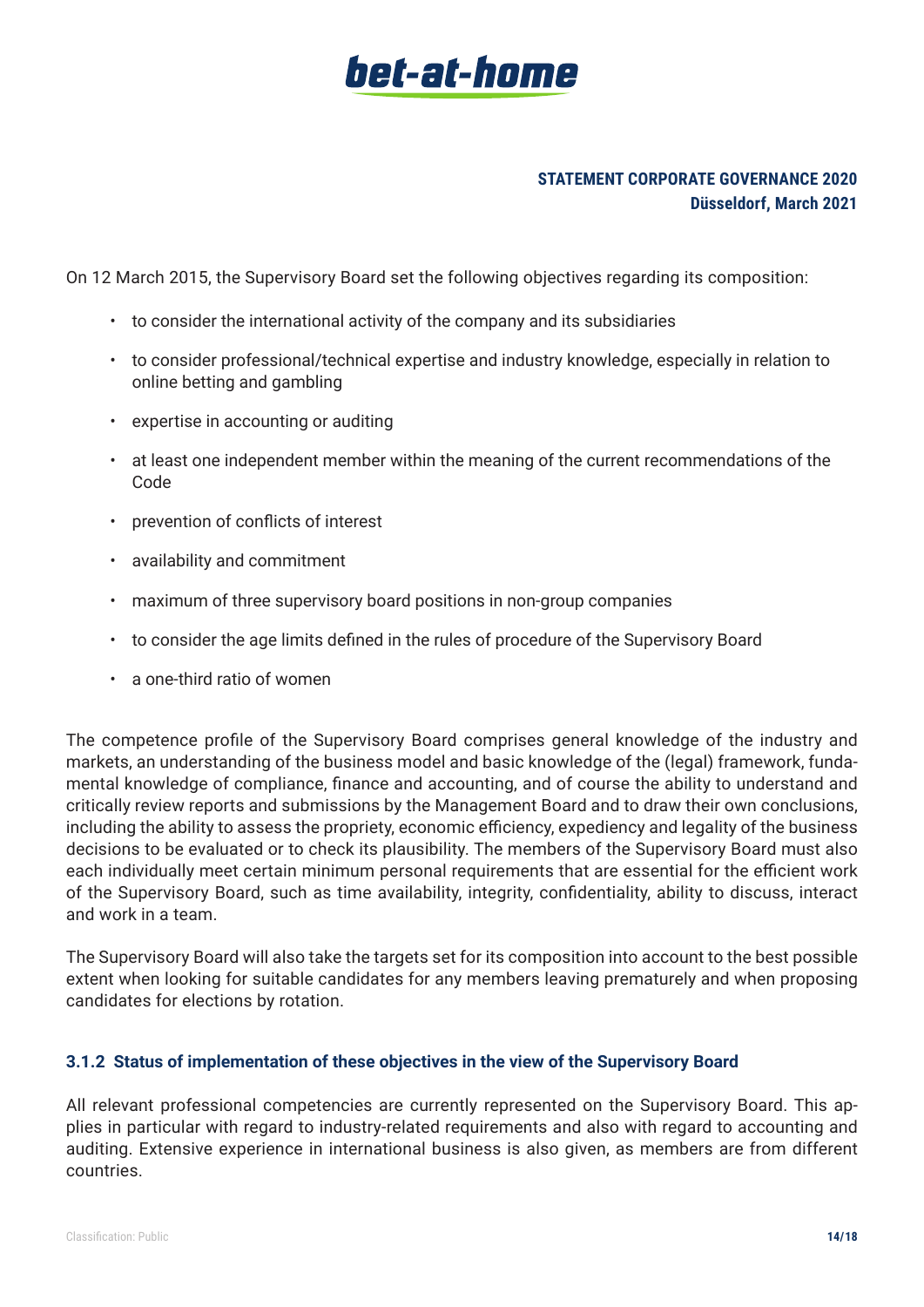

Members at present:

- **• Mr. Martin Arendts,** M.B.L.-HSG, lawyer, chairman of the Supervisory Board, is the founder and owner of law firm ARENDTS ANWÄLTE. Specialised in investment law as well as betting and gaming law, he has a high level of expertise not only in the topics of company law, capital market law and corporate governance but also in the main legal issues for bet-at home.com AG Group in relation to betting and gaming. Mr. Arendts also has expertise in accounting and auditing due to his professional activities. Mr. Arendts has been a member of our Supervisory Board since 13 August 2007.
- **• Ms. Véronique Giraudon,** deputy-chairwoman of the Supervisory Board, has years of management experience in senior finance and operations at start-ups and multinational companies. Since 2013, Véronique Giraudon has been Corporate Director and Group CFO of BetClic Everest Group, covering the operational business areas of Finance, Risk Management, Fraud Prevention, Compliance and Legal. Ms. Giraudon has been a member of the Supervisory Board since 7 July 2020.
- **• Mr. Nicolas Béraud** is an entrepreneur, investor and founder of several digital companies. He is co-founder of Betclic, one of the leading online sports betting and online gaming providers in Europe. Nicolas Béraud is currently CEO of Betclic Group and has been a member of the Supervisory Board since 7 July 2020.

# **3.1.3 Availability**

All members of the Supervisory Board have sufficient time to perform their duties. None of the Supervisory Board members holds more than the targeted number of non-Group mandates in supervisory bodies.

#### **3.1.4 Independence**

According to the Code (recommendation C.6 et seq.), the Supervisory Board should include an appropriate number of independent members on the shareholder side, considering the ownership structure. The Code formulates two aspects of independence in this context: accordingly, a member of the Supervisory Board is to be regarded as independent if he or she is

- independent of the company and its Management Board and
- independent of a controlling shareholder.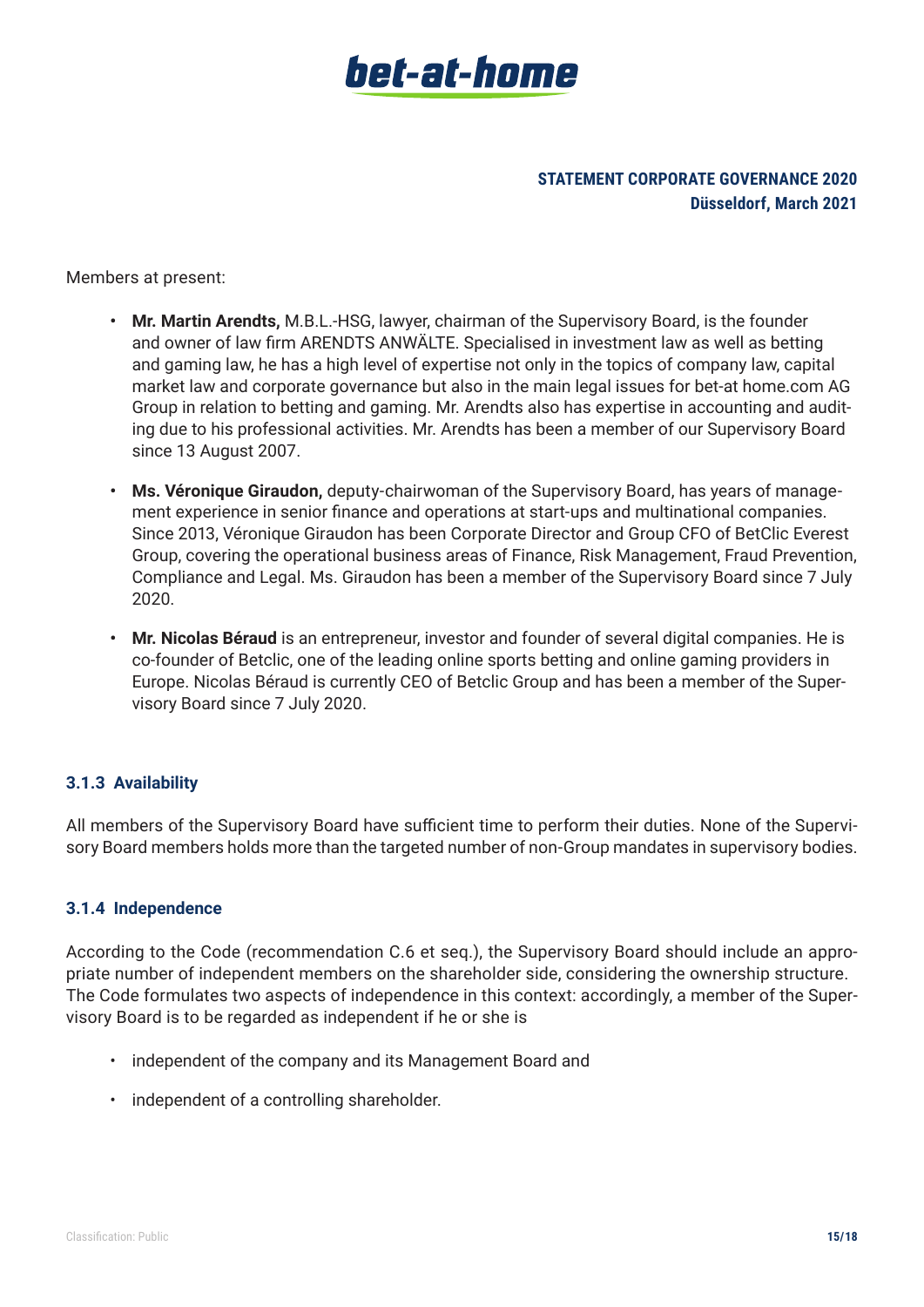

#### **Independence of the company and Management Board**

More than half of the shareholder representatives shall be independent of the Company and its Management Board. A Supervisory Board member is independent of the Company and its Management Board if he or she has no personal or business relationship with the Company or its Management Board that could give rise to a material and not merely temporary conflict of interest. In assessing whether a Supervisory Board member is independent of the Company and its Management Board, particular consideration shall be given to whether the Supervisory Board member himself or herself or a close family member of the Supervisory Board member

- was a member of the Management Board of the Company in the two years prior to his appointment,
- currently has or has had a significant business relationship with the Company or a company dependent on it (e.g. as a customer, supplier, lender or consultant), either directly or as a shareholder or in a responsible function of a company outside the Group, or in the year up to his appointment,
- is a close family member of a member of the Management Board, or
- has been a member of the Supervisory Board for more than 12 years.

None of the Supervisory Board members has a personal or business relationship with the Company or its Management Board that could give rise to a material and not merely temporary conflict of interest. Insofar as Mr. Arendts has been a member of the Supervisory Board since August 13, 2007, and thus for almost 14 years, in the opinion of the management this does not support the assumption that Mr. Arendts is not independent. Mr. Arendts has always placed his professional expertise in the service of the Company in an unselfish manner. In the opinion of the administration, there have been no indications to date that he has not exercised his office with the necessary objectivity, professionalism and vigilance, and with the requisite vigor. In any case, there are no commercial relations between Mr. Arendts and the Company.

The Supervisory Board does not include any former members of the Management Board.

All shareholder representatives are therefore independent of the Company and the Management Board.

#### **Independence from a controlling shareholder**

If the company has a controlling shareholder, the Code states that in the case of a Supervisory Board with six or fewer members, at least one shareholder representative shall be independent of the controlling shareholder.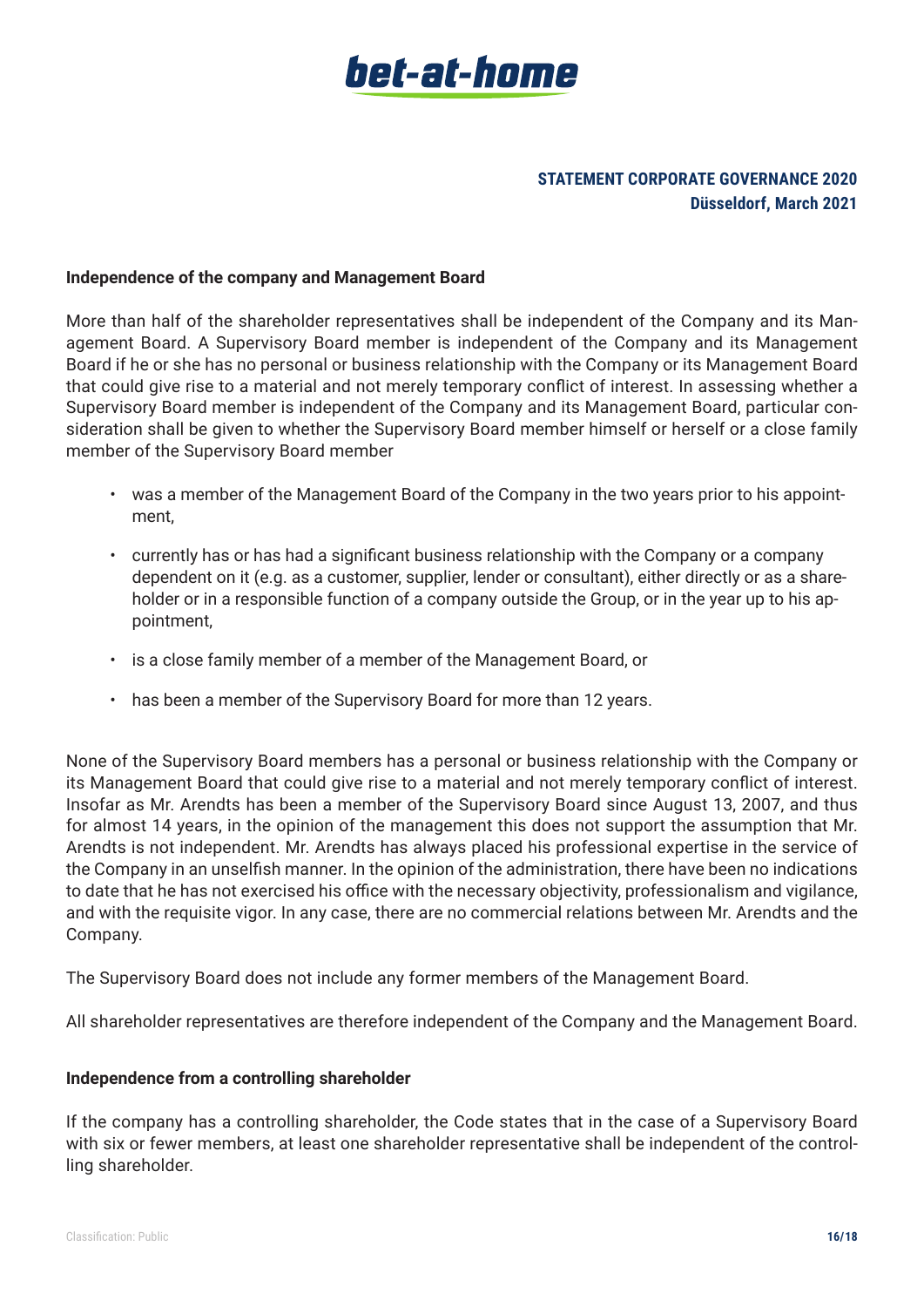

According to the Code, a Supervisory Board member is independent of the controlling shareholder if he or she or a close family member is neither a controlling shareholder nor a member of the controlling shareholder's Management Board or has a personal or business relationship with the controlling shareholder that could give rise to a material and not merely temporary conflict of interest.

Ms. Giraudon and Mr. Béraud exercise board functions at BetClic Everest Group.

Mr. Arendts has no relationship whatsoever with a controlling shareholder and is therefore to be regarded as independent in this respect as well.

This fulfills the requirement of the Code and also the Supervisory Board's own objective that at least one shareholder representative should be independent of the controlling shareholder.

If individual business relations with the controlling shareholder occur, any conflicts of interest that may exist are also considered by means of tried and tested procedures, e.g. abstention from voting. In addition, relationships between controlling companies and the Company are subject to the reporting and auditing obligations under sections 312 et seq. AktG. These audits, in particular those of the auditor, have so far shown that business relations with controlling companies have been conducted solely for appropriate consideration.

The current members of the Supervisory Board have no board functions or advisory duties at major competitors.

# **3.2 MANAGEMENT BOARD / SUCCESSION PLANNING**

#### **3.2.1 Objectives in the composition of the Management Board**

According to recommendation B.1 of the Code, the Supervisory Board shall also pay attention to diversity in the composition of the Management Board. Pursuant to section 76 AktG, the Management Board is responsible for managing the Company. The aim of the composition of the Management Board must therefore be to entrust the management of the Company to personalities who meet the necessary professional and personal requirements for this within the framework of collegial cooperation, while maintaining the efficiency of the personnel resources. It must also be considered that bet-at-home.com AG, as a holding company, is responsible for managing its subsidiaries, but does not itself conduct operational business. However, even at the level of the Management Board, the best business and industry knowledge, including the regulatory framework in the target markets, is of course essential. Moreover, as the bet-at-home.com AG Group operates exclusively as an online provider, knowledge in this area is of outstanding importance. As explained above, the diversity concept does not aim to appoint women to the Management Board, at least until December 31, 2021.